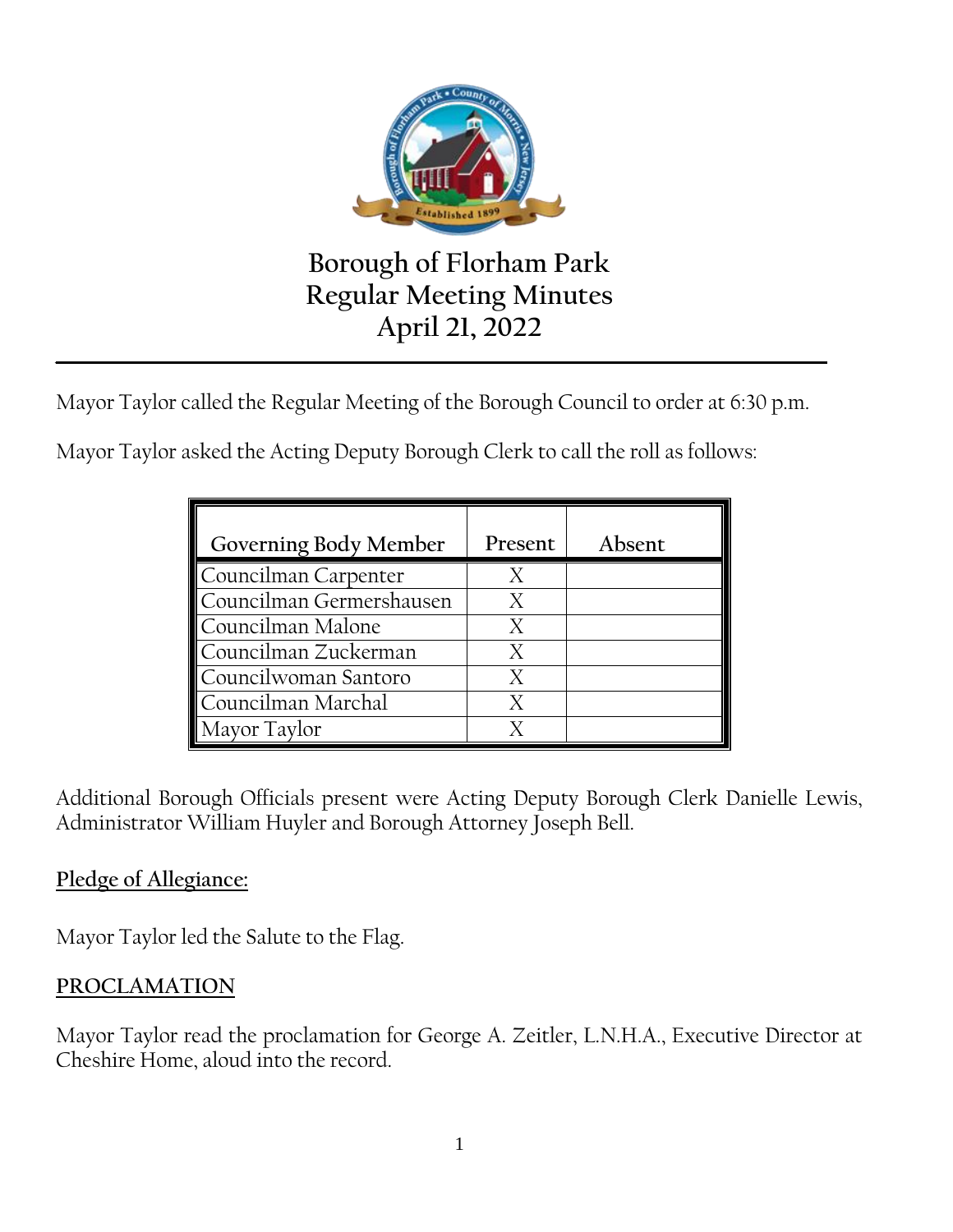Mr. Zeitler came up to the podium to receive the Proclamation and thanked the Mayor and Borough Council for recognizing him and his work.

## **MINUTES FOR APPROVAL**

Mayor Taylor asked for a motion to approve the following meeting minutes:

Minutes of the February 17, 2022 Regular Meeting Minutes of the April 7, 2022 Work Session Meeting

Councilman Zuckerman made a motion to approve the minutes as stated above.

The motion was seconded by Councilman Malone.

Roll Call Vote:

| Council Member | Aye | Nav | Abstain        | Absent | Comments |
|----------------|-----|-----|----------------|--------|----------|
| Carpenter      | Χ   |     |                |        |          |
| Germershausen  | Χ   |     |                |        |          |
| Malone         | Χ   |     |                |        |          |
| Zuckerman      | Χ   |     |                |        |          |
| Santoro        | Χ   |     |                |        |          |
| Marchal        |     |     | $\overline{X}$ |        | Absent   |
| Total          |     |     |                |        |          |

## **ORDINANCES FOR PUBLIC HEARING & FINAL ADOPTION**

**#22-8 An Ordinance to Exceed The Municipal Budget Appropriation Limits and To Establish a Cap Bank (N.J.S.A. 40A:4-45.14)**

Councilman Malone read the title of Ordinance #22-8 entitled:

### **BOROUGH OF FLORHAM PARK COUNTY OF MORRIS, STATE OF NEW JERSEY ORDINANCE #22-8**

## **AN ORDINANCE TO EXCEED THE MUNICIPAL BUDGET APPROPRIATION LIMITS AND TO ESTABLISH A CAP BANK (N.J.S.A. 40A:4-45.14)**

Mayor Taylor asked Acting Deputy Borough Clerk to read a summary of the legal notice. Acting Deputy Borough Clerk Danielle Lewis read a summary of the legal notice and stated that the Ordinance had been published as required by law, posted on the bulletin board in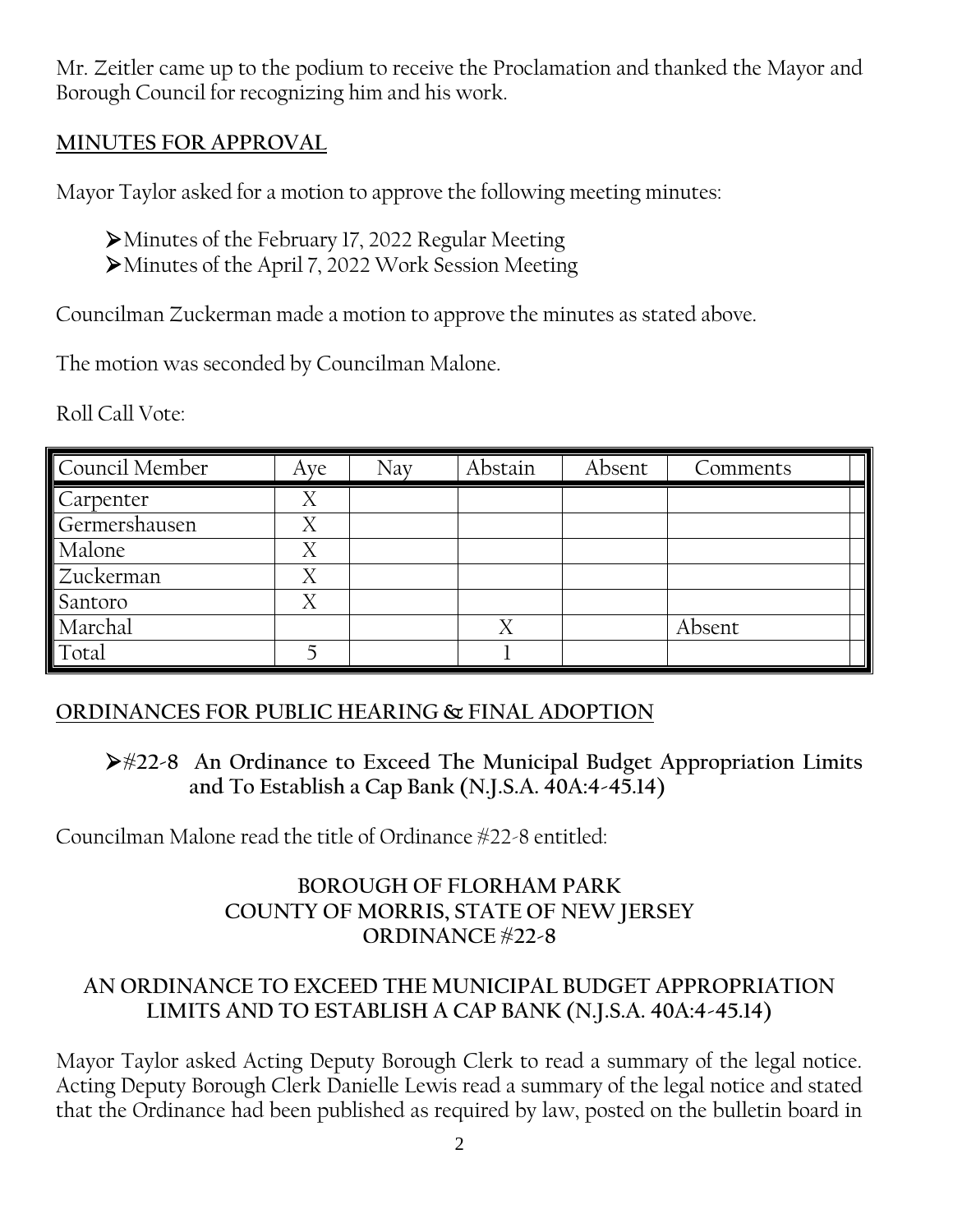Borough Hall and that copies had been made available to members of the general public desiring same.

Mayor Taylor opened the meeting to the public on the Ordinance and stated that any taxpayer of the Borough of Florham Park or any interested persons could be heard. Seeing no members of the public who wished to be heard, Mayor Taylor closed the meeting to the Public. Councilman Malone read the following resolution and moved its adoption:

RESOLVED, that the Ordinance, as read by title, on second reading, at this Regular meeting, be adopted and finally passed. The motion was seconded by Councilman Zuckerman

Roll Call Vote:

| Council Member | Aye | Nay | Abstain | Absent | Comments |
|----------------|-----|-----|---------|--------|----------|
| Carpenter      | Χ   |     |         |        |          |
| Germershausen  | Χ   |     |         |        |          |
| Malone         | Χ   |     |         |        |          |
| Zuckerman      | Χ   |     |         |        |          |
| Santoro        | Χ   |     |         |        |          |
| Marchal        | Χ   |     |         |        |          |
| Total          |     |     |         |        |          |

Mayor Taylor declared that the Ordinance was finally adopted and asked the Acting Deputy Borough Clerk to print the notice of adoption in the proper places.

 **#22-9 An Ordinance To Provide For General Capital Projects Enumerated Within For the Borough of Florham Park for 2022**

### **BOROUGH OF FLORHAM PARK COUNTY OF MORRIS, STATE OF NEW JERSEY ORDINANCE #22-9**

#### **AN ORDINANCE TO PROVIDE FOR GENERAL CAPITAL PROJECTS ENUMERATED WITHIN FOR THE BOROUGH OF FLORHAM PARK, COUNTY OF MORRIS, AND TO PROVIDE FOR THE FUNDING THEREOF**

Mayor Taylor asked Acting Deputy Borough Clerk to read a summary of the legal notice. Acting Deputy Borough Clerk Danielle Lewis read a summary of the legal notice and stated that the Ordinance had been published as required by law, posted on the bulletin board in Borough Hall and that copies had been made available to members of the general public desiring same.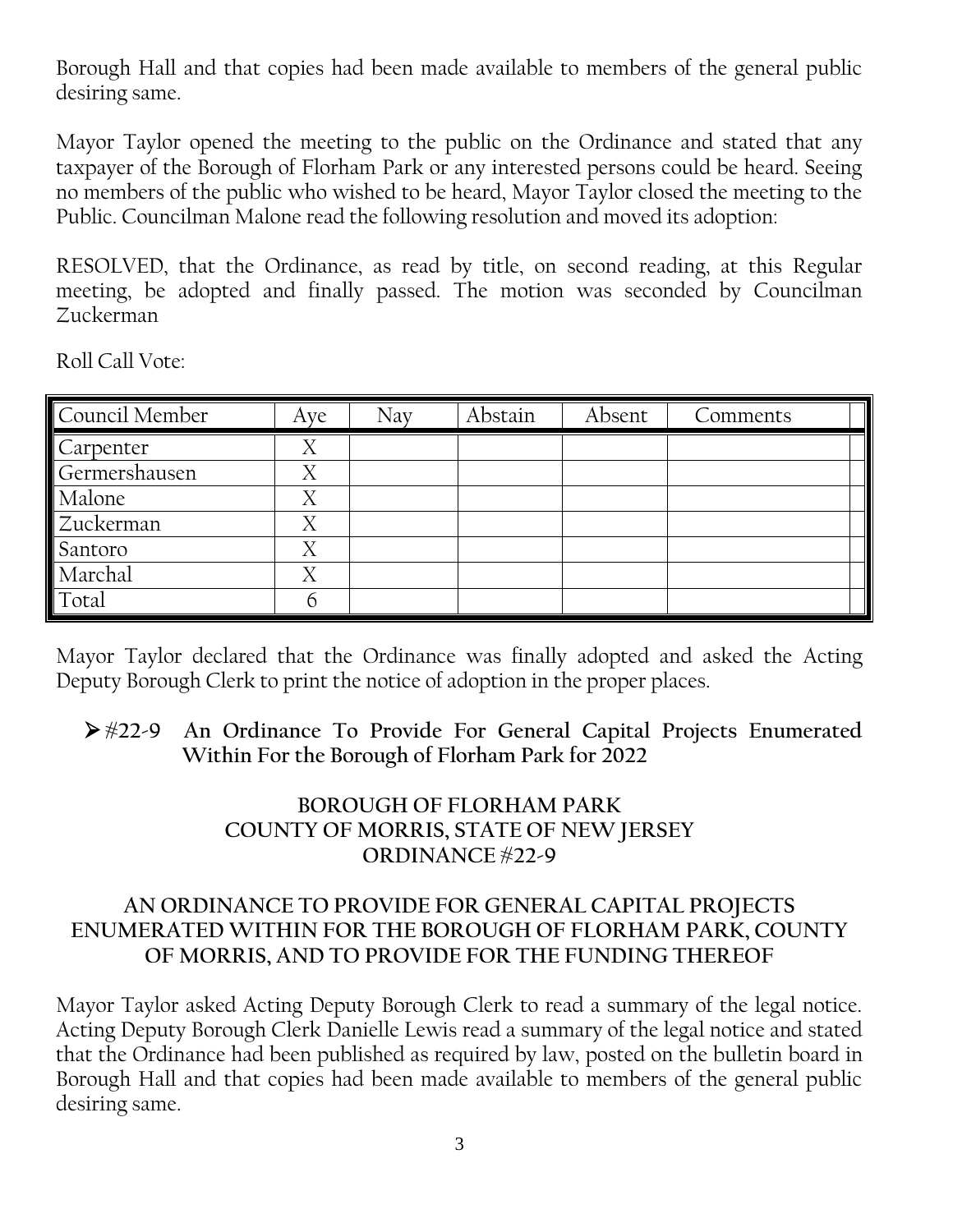Mayor Taylor opened the meeting to the public on the Ordinance and stated that any taxpayer of the Borough of Florham Park or any interested persons could be heard. Seeing no members of the public who wished to be heard, Mayor Taylor closed the meeting to the Public. Councilman Malone read the following resolution and moved its adoption:

RESOLVED, that the Ordinance, as read by title, on second reading, at this Regular meeting, be adopted and finally passed. The motion was seconded by Councilman Carpenter.

Roll Call Vote:

| Council Member | Aye | Nav | Abstain | Absent | Comments |
|----------------|-----|-----|---------|--------|----------|
| Carpenter      | Χ   |     |         |        |          |
| Germershausen  | Χ   |     |         |        |          |
| Malone         | X   |     |         |        |          |
| Zuckerman      | Χ   |     |         |        |          |
| Santoro        | Χ   |     |         |        |          |
| Marchal        | Χ   |     |         |        |          |
| Total          | h   |     |         |        |          |

Mayor Taylor declared that the Ordinance was finally adopted and asked the Acting Deputy Borough Clerk to print the notice of adoption in the proper places.

## **INTRODUCTION OF ORDINANCE – FIRST READING**

**#22-10 An Ordinance of the Mayor and the Borough Council of the Borough of Florham Park in the County of Morris, State of New Jersey, Establishing Salaries and Wages for Non-Union Seasonal, Hourly, Temporary, Per Diem and Part Time Employees of the Borough of Florham Park for 2022**

Councilman Malone read the following Ordinance #22-10 by title as follows and made a motion to approve the Ordinance for Introduction on First Reading

## **BOROUGH OF FLORHAM PARK ORDINANCE #22-10**

**AN ORDINANCE OF THE MAYOR AND THE BOROUGH COUNCIL OF THE BOROUGH OF FLORHAM PARK IN THE COUNTY OF MORRIS, STATE OF NEW JERSEY, ESTABLISHING SALARIES AND WAGES FOR NON-UNION SEASONAL, HOURLY, TEMPORARY, PER DIEM AND PART TIME EMPLOYEES OF THE BOROUGH OF FLORHAM PARK FOR 2022**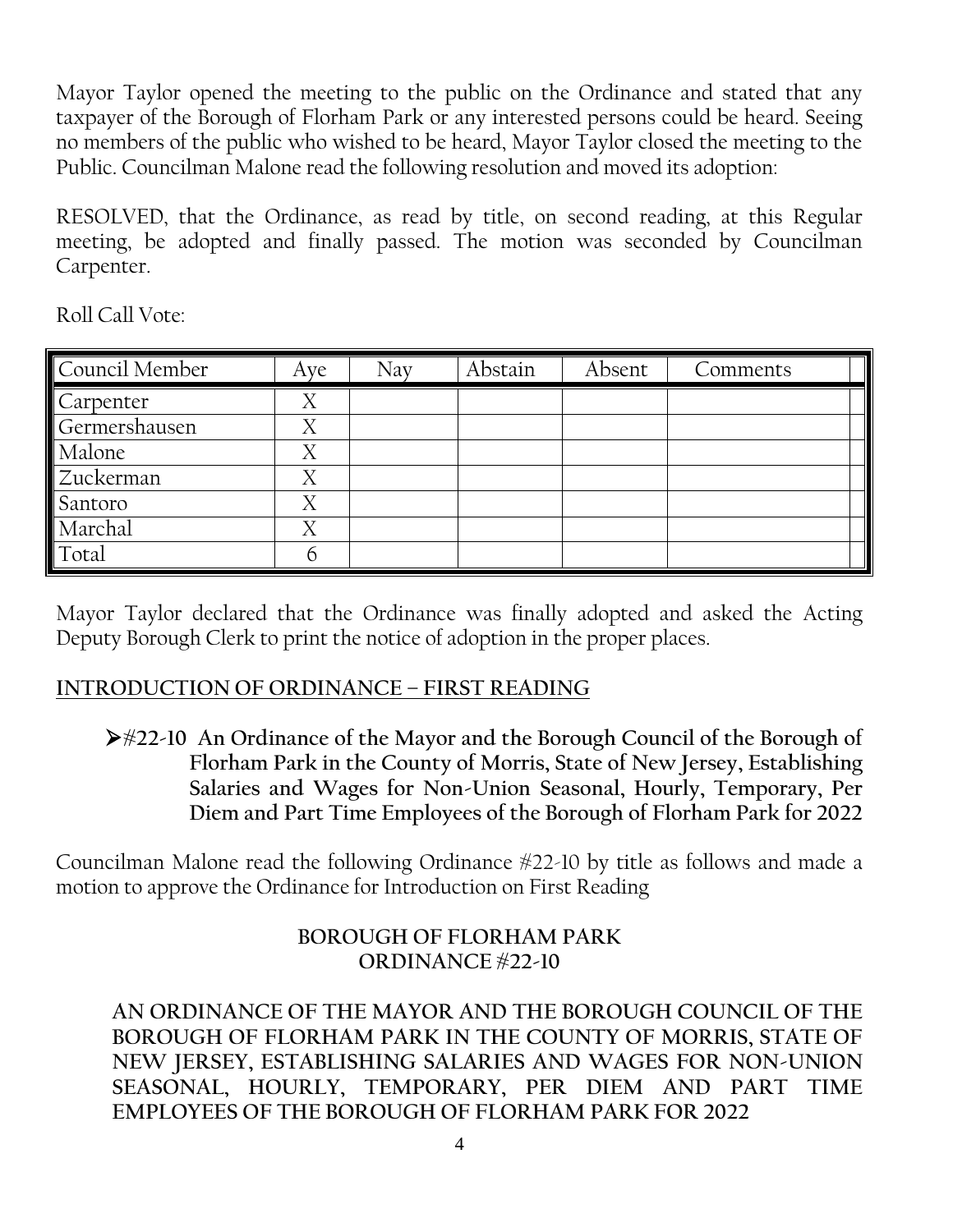The motion was seconded by Councilman Zuckerman.

| Council Member | Aye | Nay | Abstain | Absent | Comments |
|----------------|-----|-----|---------|--------|----------|
| Carpenter      |     |     |         |        |          |
| Germershausen  | Χ   |     |         |        |          |
| Malone         | Χ   |     |         |        |          |
| Zuckerman      | Χ   |     |         |        |          |
| Santoro        | Χ   |     |         |        |          |
| Marchal        | Χ   |     |         |        |          |
| Total          |     |     |         |        |          |

Roll Call Vote:

Councilman Malone stated that the above Ordinance was introduced and read by title at this Council meeting held on April 21, 2022. He further stated that the Council would consider this Ordinance for a second reading and final passage on May 19, 2022 at 6:30 p.m. prevailing time. He asked the Acting Deputy Borough Clerk to publish the proper notice and to post the Ordinance on the bulletin board in the Municipal building.

Councilman Malone moved for approval of the Ordinance on first reading.

The motion was seconded by Councilman Marchal. Roll Call Vote:

| Council Member | Aye | Nay | Abstain | Absent | Comments |
|----------------|-----|-----|---------|--------|----------|
| Carpenter      |     |     |         |        |          |
| Germershausen  | Χ   |     |         |        |          |
| Malone         | Χ   |     |         |        |          |
| Zuckerman      | Χ   |     |         |        |          |
| Santoro        | Χ   |     |         |        |          |
| Marchal        |     |     |         |        |          |
| Total          |     |     |         |        |          |

# **Budget Resolutions**

Resolution #22-66 Authorizing to Amend the 2022 Introduced Budget

Councilman Malone explained Resolution #22-66 and read the Resolution into the record: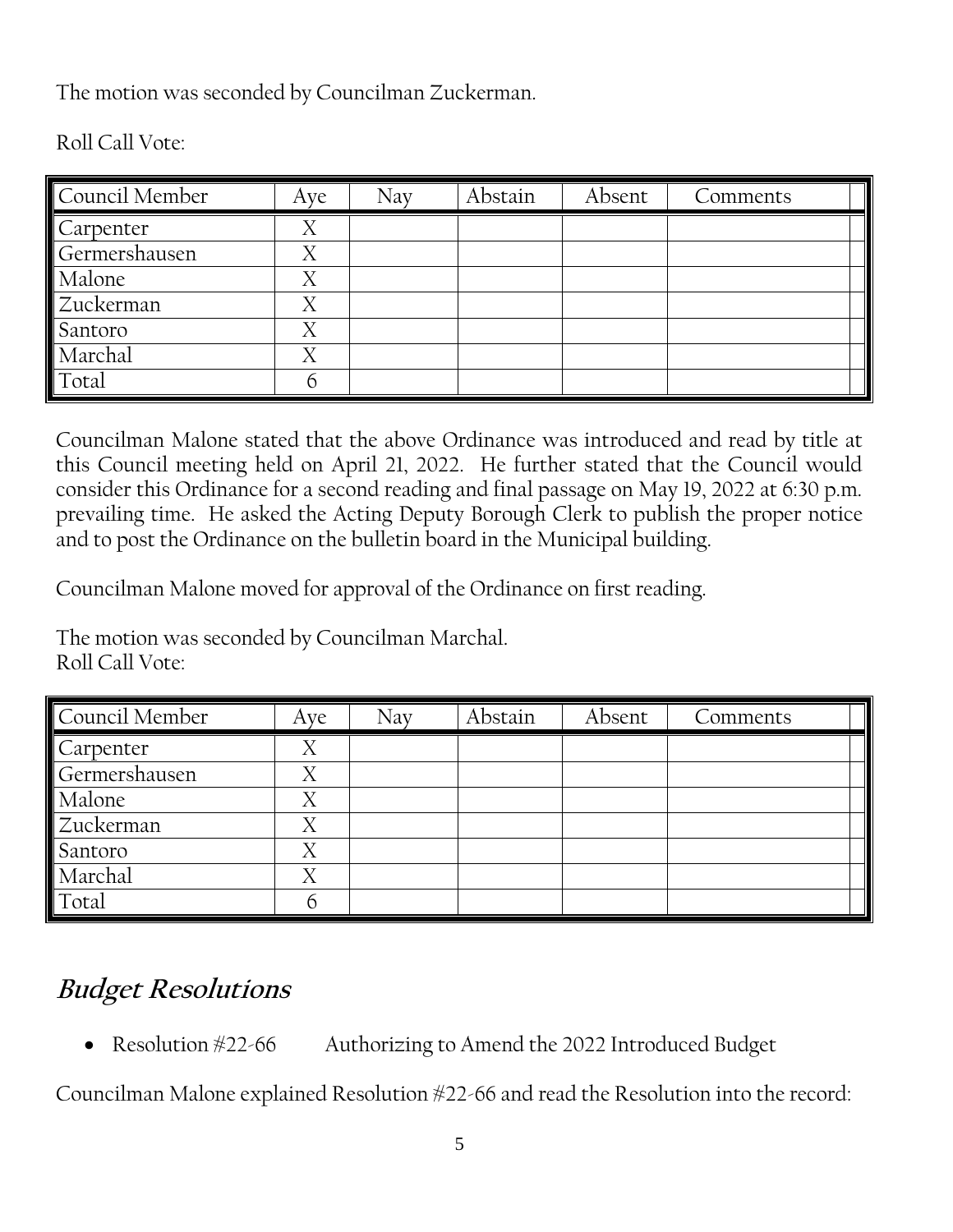#### **BOROUGH OF FLORHAM PARK MORRIS COUNTY, NEW JERSEY RESOLUTION #22-66**

#### **TO AMEND THE 2022 INTRODUCED BUDGET**

WHEREAS, the local municipal budget for the year 2022 was approved on the 17<sup>th</sup> day of March, 2022, and

**WHEREAS,** the public hearing on said budget has been held as advertised, and,

**WHEREAS,** it is desired to amend said approved budget,

**NOW, THEREFORE, BE IT RESOLVED** by the Governing Body of the Borough of Florham Park, in the County of Morris, that the following amendments to the approved budget of 2022 be made:

|                                           | <b>FROM</b>  | TΟ           |
|-------------------------------------------|--------------|--------------|
| 10. DEDICATED REVENUES FROM WATER UTILITY |              |              |
| <b>Operating Surplus</b>                  | 400,000.00   | 370,000.00   |
| <b>Anticipated Rents</b>                  | 1,101,700.00 | 1,131,700.00 |
| 10. DEDICATED REVENUES FROM POOL UTILITY  |              |              |
| <b>Operating Surplus</b>                  | 118,200.00   | 112,000.00   |
| <b>Anticipated Rents</b>                  | 100,000.00   | 106,200.00   |

**BE IT FURTHER RESOLVED** that three certified copies of this resolution be filed forthwith in the Office of the Director of Local Government Services for certification of the local municipal budget so amended.

**Council Approval: April 21, 2022**

**\_\_\_\_\_\_\_\_\_\_\_\_\_\_\_\_\_\_\_\_\_\_\_\_\_\_\_\_\_\_\_\_\_** Mark Taylor, Mayor

**\_\_\_\_\_\_\_\_\_\_\_\_\_\_\_\_\_\_\_\_\_\_\_\_\_\_\_\_\_\_\_\_\_** Danielle M. Lewis, Acting Deputy Borough Clerk

#### **CERTIFICATION\*\*\*\*\***

I HEREBY CERTIFY this to be a true and correct Resolution of Governing Body of the Borough of Florham Park adopted at the Public Hearing held on April 21, 2022 in the Municipal Building located at 111 Ridgedale Avenue.

**\_\_\_\_\_\_\_\_\_\_\_\_\_\_\_\_\_\_\_\_\_\_\_\_\_\_\_\_\_\_\_\_\_** Danielle M. Lewis, RMC, Acting Deputy Borough Clerk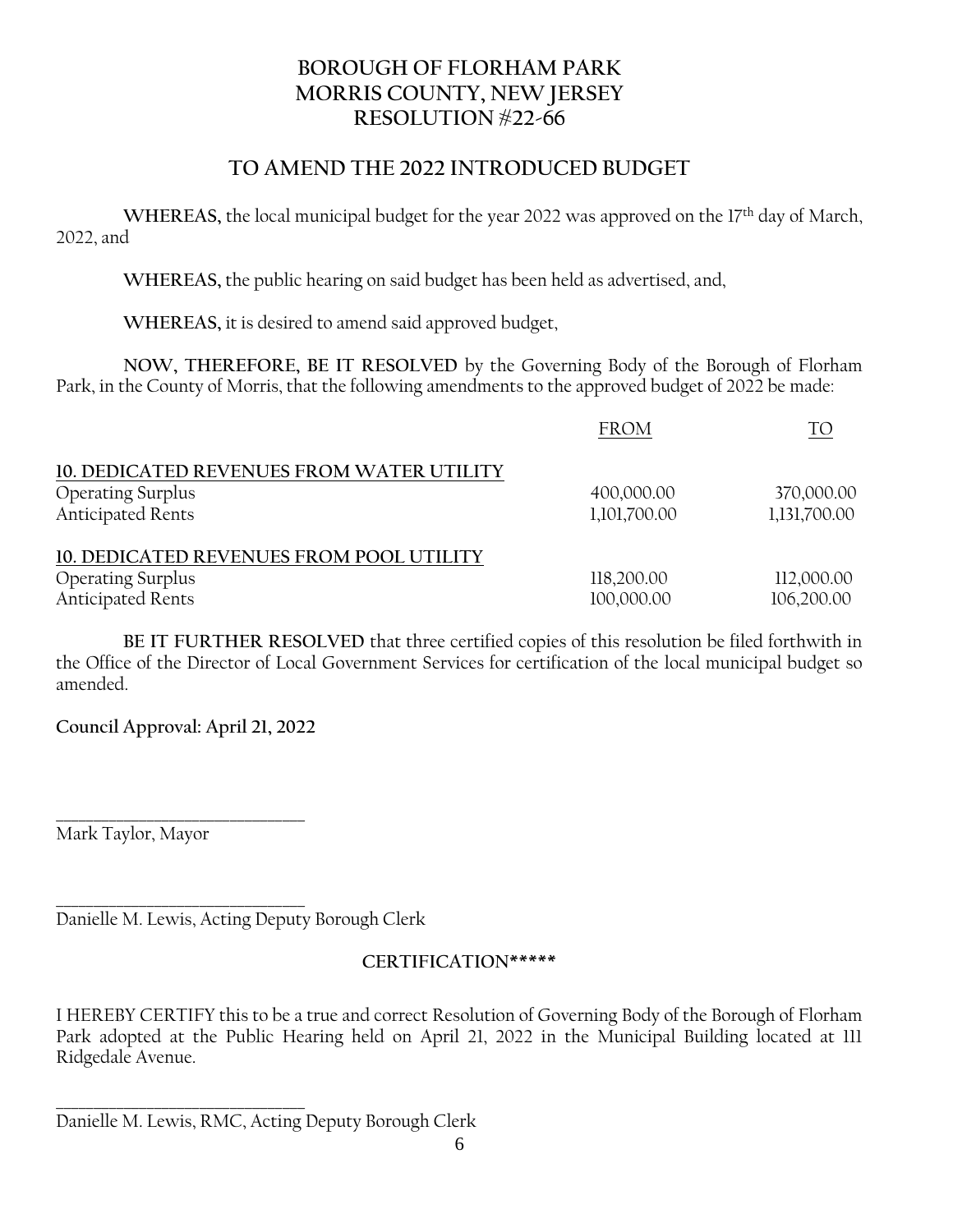Councilman Malone moved for approval of the Resolution to amend the introduced Municipal Budget.

The motion was seconded by Councilman Carpenter.

Roll Call Vote:

| Council Member | Aye | Nay | Abstain | Absent | Comments |
|----------------|-----|-----|---------|--------|----------|
| Carpenter      | Х   |     |         |        |          |
| Germershausen  |     |     |         |        |          |
| Malone         | Х   |     |         |        |          |
| Zuckerman      | Χ   |     |         |        |          |
| Santoro        | Χ   |     |         |        |          |
| Marchal        |     |     |         |        |          |
| Total          |     |     |         |        |          |

Mayor Taylor opened the meeting to the public on the amendment to the budget. Seeing no members of the public who wished to be heard, Mayor Taylor closed the meeting to the public.

• Resolution #22-67 Adoption of the 2022 Municipal Budget

Councilman Malone read Resolution #22-67 in its entirety as follows:

#### **BOROUGH OF FLORHAM PARK MORRIS COUNTY, NEW JERSEY RESOLUTION #22-67**

**BE IT HEREBY RESOLVED** by the Governing Body of the Borough of Florham Park, County of Morris, that the 2022 budget herein before set forth is hereby adopted and shall constitute an appropriation for the purposes stated of the sums therein set forth as appropriations, and authorization of the amount of: \$15,003,073.37 for municipal purposes and \$1,242,626.63 Minimum Library Levy.

**Council Approval: April 21, 2022**

**\_\_\_\_\_\_\_\_\_\_\_\_\_\_\_\_\_\_\_\_\_\_\_\_\_\_\_\_\_\_\_\_\_** Mark Taylor, Mayor

**\_\_\_\_\_\_\_\_\_\_\_\_\_\_\_\_\_\_\_\_\_\_\_\_\_\_\_\_\_\_\_\_\_** Danielle M. Lewis, Acting Deputy Borough Clerk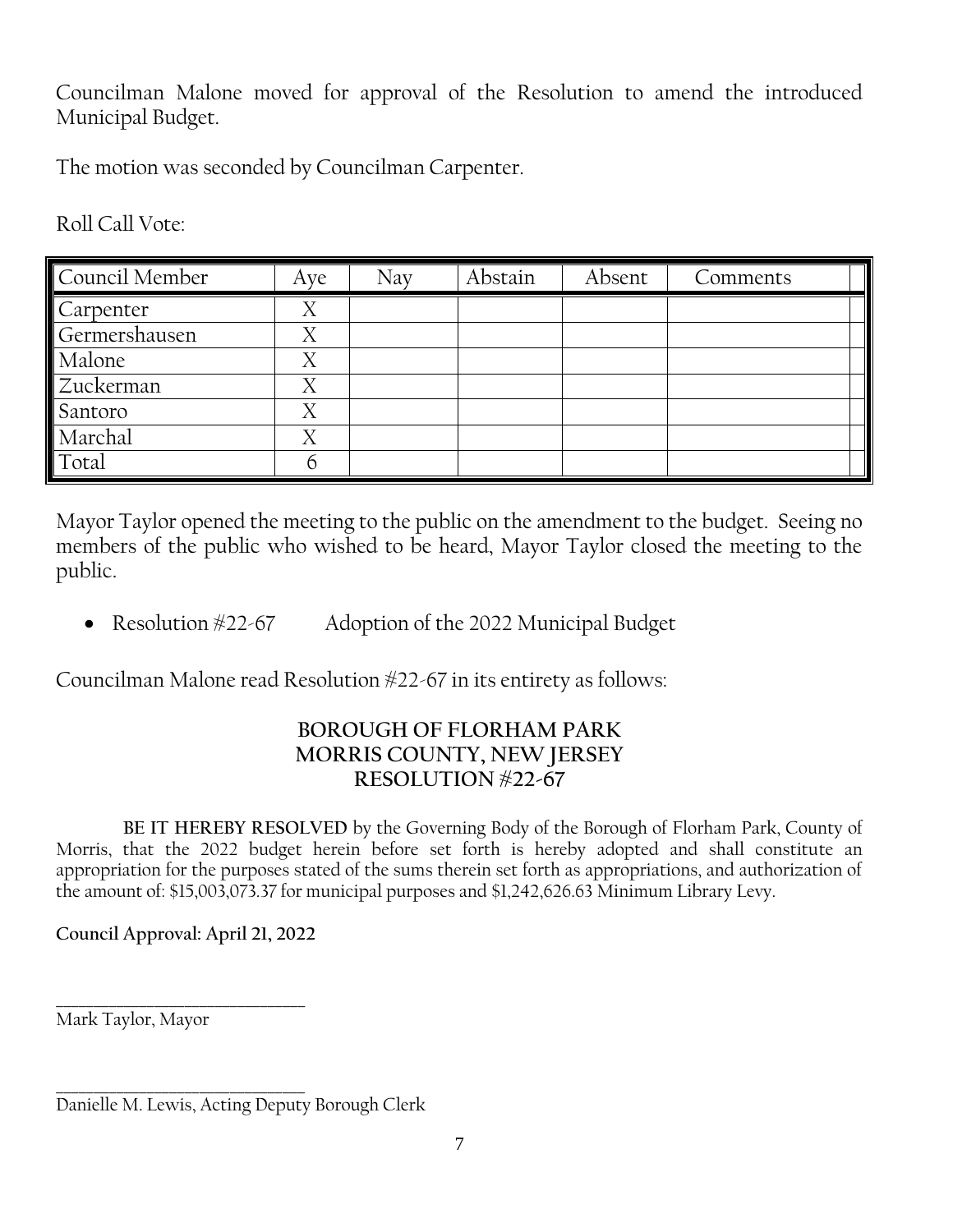#### **CERTIFICATION\*\*\*\*\***

I HEREBY CERTIFY this to be a true and correct Resolution of Governing Body of the Borough of Florham Park adopted at the Public Hearing held on April 21, 2022 in the Municipal Building located at 111 Ridgedale Avenue.

**\_\_\_\_\_\_\_\_\_\_\_\_\_\_\_\_\_\_\_\_\_\_\_\_\_\_\_\_\_\_\_\_\_** Danielle M. Lewis, RMC, Acting Deputy Borough Clerk

Councilman Malone moved for approval of the Resolution to adopt the Municipal Budget.

The motion was seconded by Councilman Carpenter.

Roll Call Vote:

| Council Member | Aye | Nay | Abstain | Absent | Comments |
|----------------|-----|-----|---------|--------|----------|
| Carpenter      |     |     |         |        |          |
| Germershausen  | Χ   |     |         |        |          |
| Malone         | Χ   |     |         |        |          |
| Zuckerman      | X   |     |         |        |          |
| Santoro        |     |     |         |        |          |
| Marchal        | Χ   |     |         |        |          |
| Total          |     |     |         |        |          |

Mayor Taylor opened the meeting to the public on the adoption of the 2022 budget. Seeing no members of the public who wished to be heard, Mayor Taylor closed the meeting to the public.

#### **CONSENT AGENDA –RESOLUTIONS FOR APPROVAL**

Council President Carpenter made a motion to approve the presented Resolutions via a single motion of the Council. She asked the Acting Deputy Borough Clerk to read the Resolutions into the record. All Resolutions listed below are appended hereto.

- **# 22-60 Authorizing First Aid Squad Certification for 2022**
- **# 22-61 Authorizing Partial Release of Performance Guarantee, 64 Ridgedale, LLC**
- **# 22-62 Authorizing Tax Lien Redemption for 8 Indian Lane & 22 Leigh Dive**
- **# 22-63 Authorizing Homestead Rebate for Ron Bauer, 7 Vultee Drive**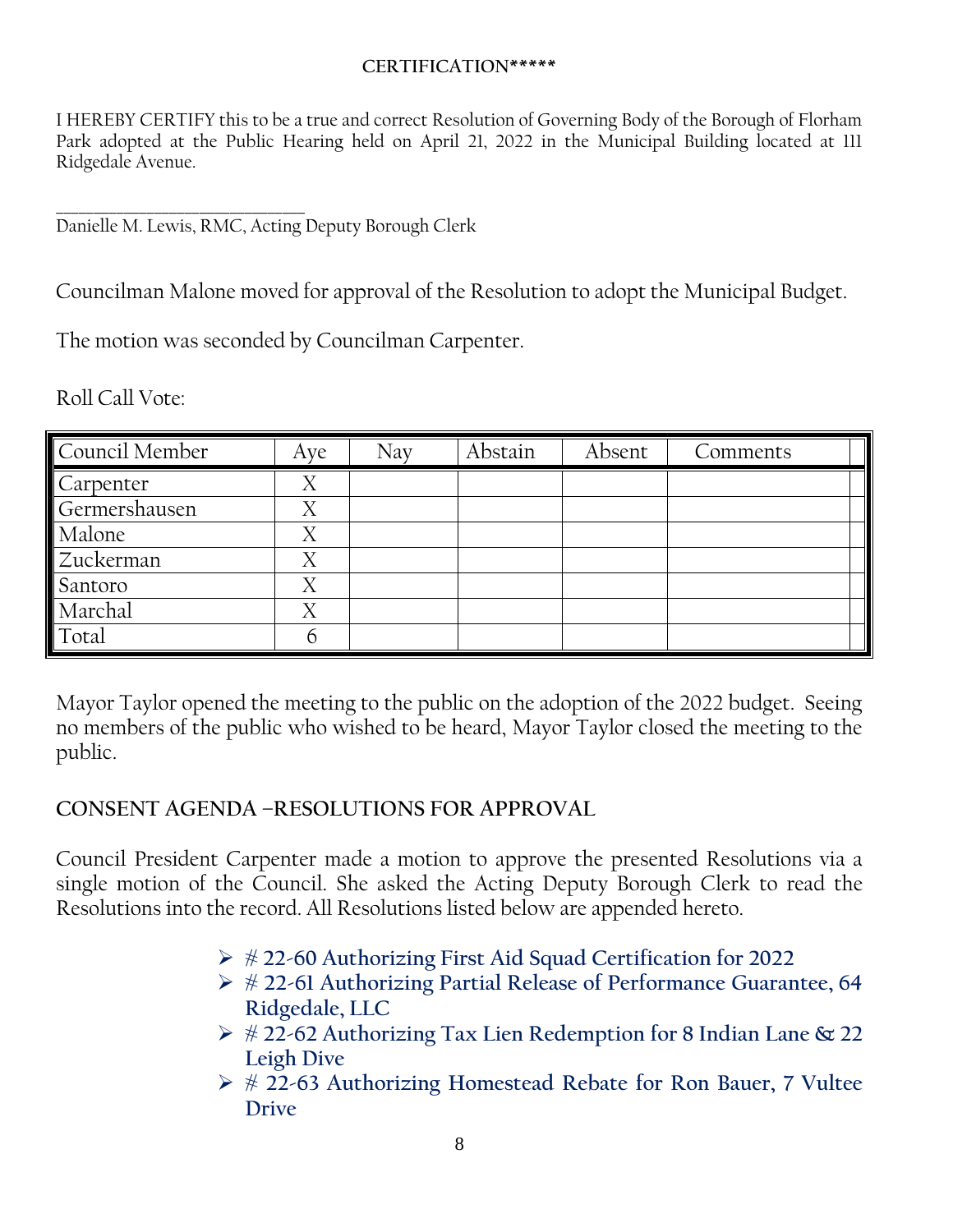- **# 22-64 Authorizing Cancellation of Taxes for Disabled Veteran, 9 Birch Lane**
- **# 22-65 Authorizing Cancellation of Taxes for Charitable Jewish Religious Center**
- **# 22-68 Amending the Schedule of Sewer Connection Charges Adopted by FP Sewer Utility**
- **# 22-69 Amending the Schedule of Water Connection Charges Adopted by FP Water Utility**
- **# 22-70 Authorizing a Contract to Kleinfelder for Sewer Consulting Services**

The motion was seconded by Councilman Germershausen.

Roll Call Vote:

| Council Member | Aye | Nav | Abstain | Absent | Comments |
|----------------|-----|-----|---------|--------|----------|
| Carpenter      | Λ   |     |         |        |          |
| Germershausen  | Χ   |     |         |        |          |
| Malone         | Χ   |     |         |        |          |
| Zuckerman      |     |     |         |        |          |
| Santoro        | Х   |     |         |        |          |
| Marchal        | Χ   |     |         |        |          |
| Total          |     |     |         |        |          |

## **PAYMENT OF VOUCHERS:**

Councilman Malone read a summary of the current bills list and made a motion to approve it in the amount \$3,661,981.47. The motion was seconded by Councilman Zuckerman.

Roll Call Vote:

| Council Member | Aye            | Nay | Abstain | Absent | Comments |
|----------------|----------------|-----|---------|--------|----------|
| Carpenter      | Χ              |     |         |        |          |
| Germershausen  |                |     |         |        |          |
| Malone         | Χ              |     |         |        |          |
| Zuckerman      |                |     |         |        |          |
| Santoro        | $\overline{X}$ |     |         |        |          |
| Marchal        | Χ              |     |         |        |          |
| Total          |                |     |         |        |          |